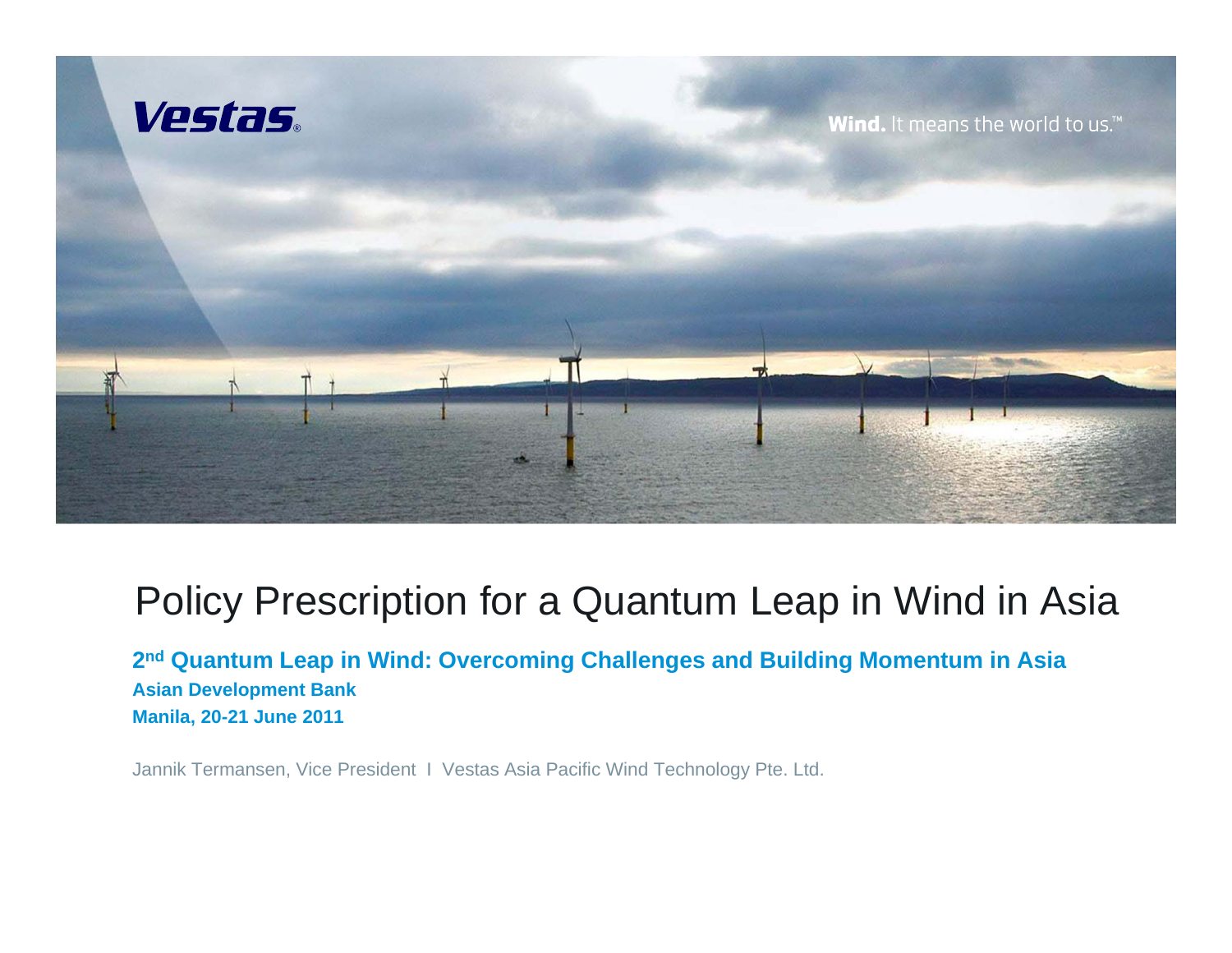|             | <b>Asia Pacific - A Market Outlook</b>         |
|-------------|------------------------------------------------|
| $\mathbf 2$ | <b>General Policy Prescription</b>             |
| 3           | <b>Policy Prescription - APAC anno 2010</b>    |
|             | <b>Recent Policy Developments &amp; Trends</b> |
| 5           | <b>A Recipe for Success in Asia Pacific</b>    |
| 6           | <b>What's In it for Governments?</b>           |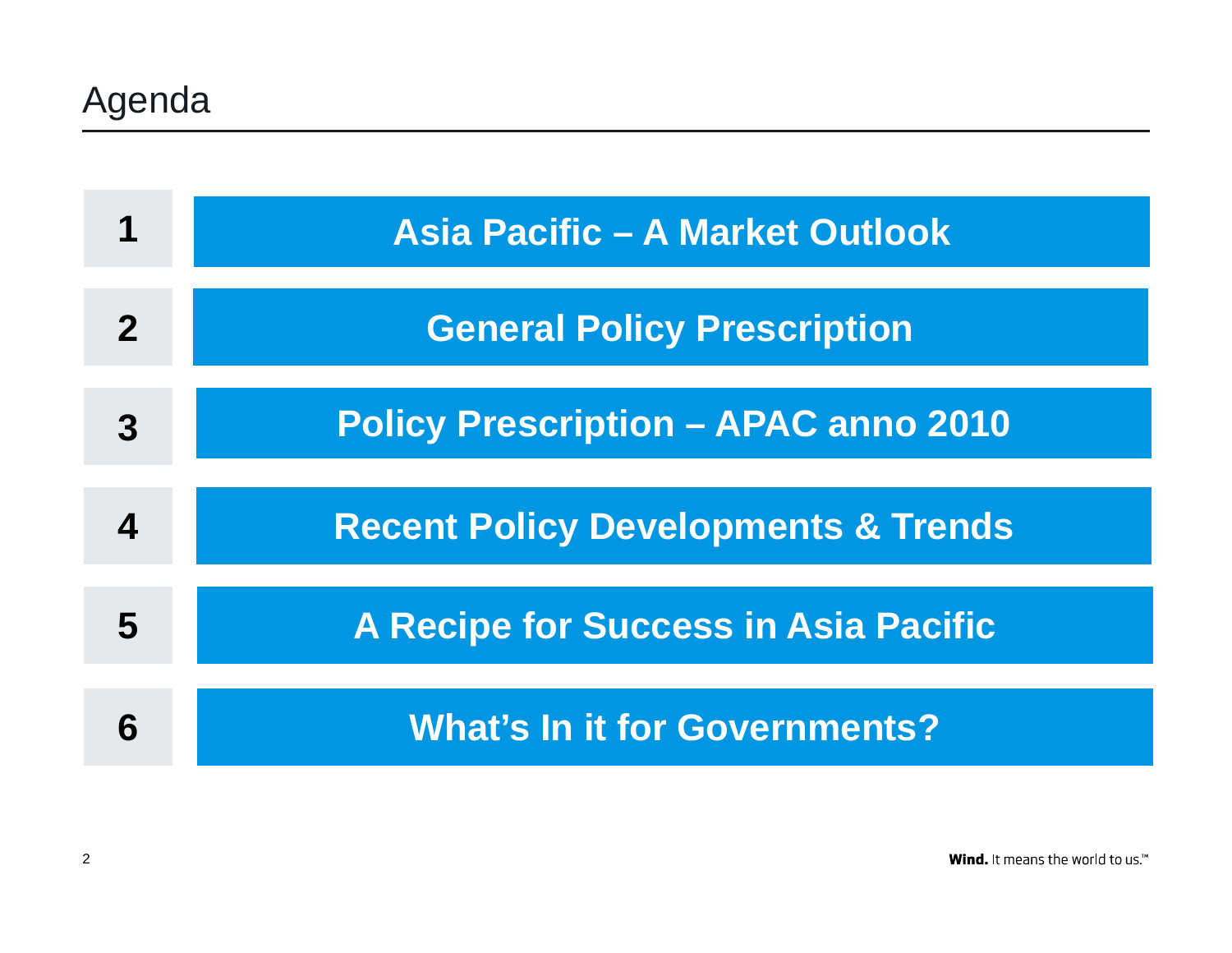#### Wind Capacity on the Rise in Asia Pacific **1**



*Source: International Energy Outlook 2010 - US Energy Information Administration*

#### **The Asia Pacific region will lead future growth & increase in wind share and capacity building … provided that political and market framework conditions are set right!**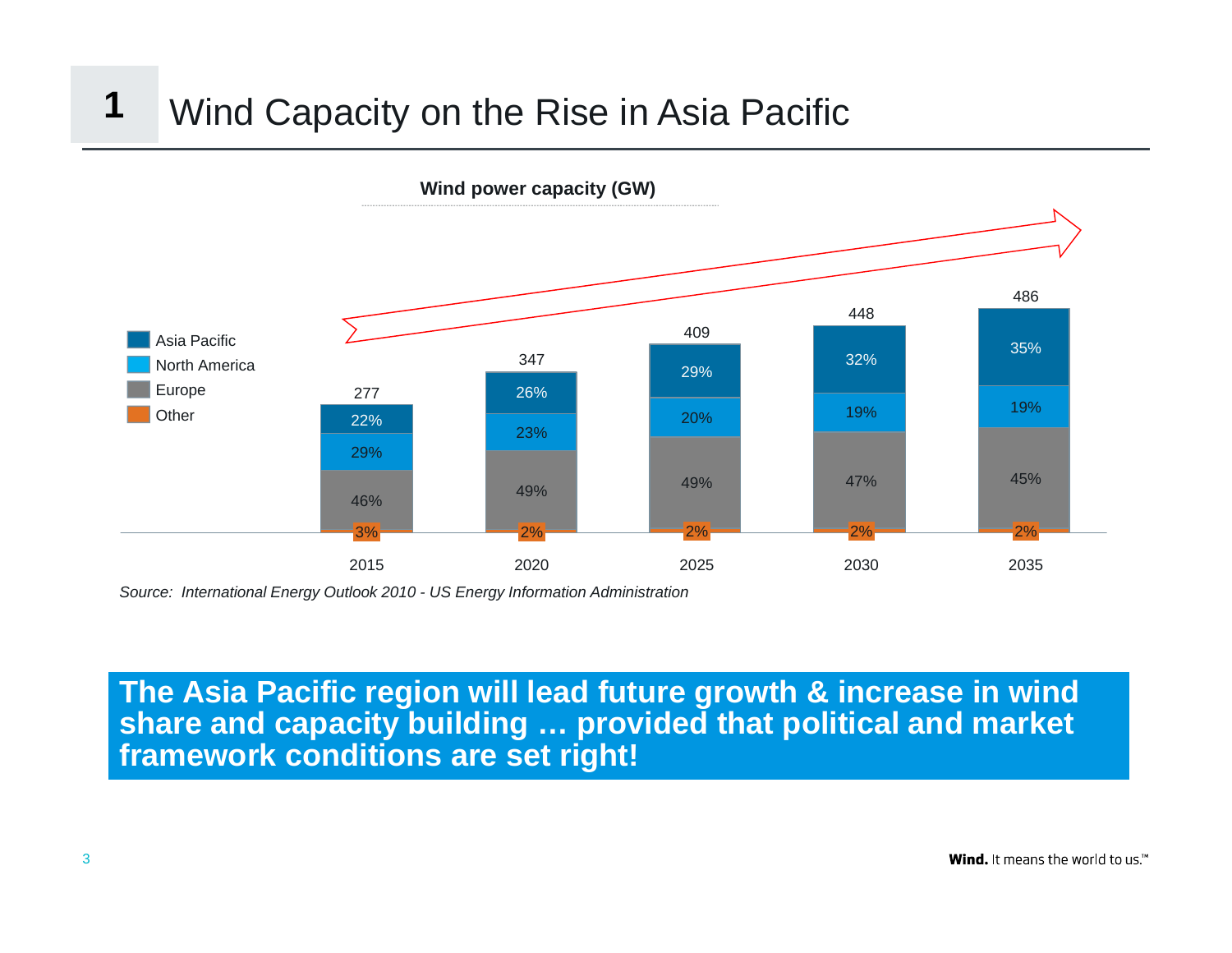#### Growth Will Not Happen By Itself **2**

Governments need to provide policies that are….



## NOT… **T**ender **L**oving **C**are but…

Vestas Corporate presentation <sup>4</sup>

Wind. It means the world to us.<sup>\*\*</sup>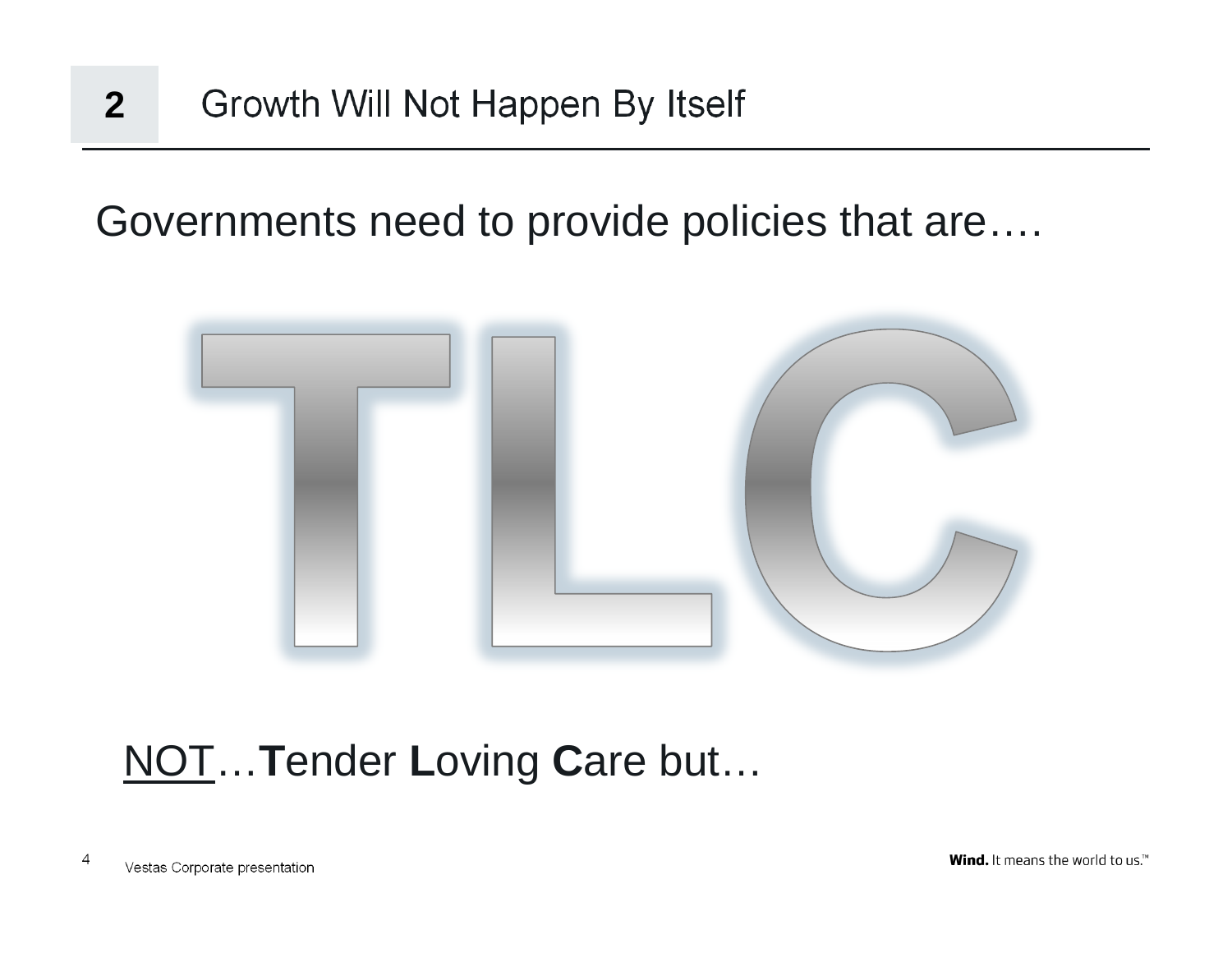#### General Policy Prescription **2**

Strong commitment and clear support from Governments are needed – in the form of a **transparent, stable and investment-friendly regulatory environment**. Public policies need to be "TLC", i.e.:



# **L**ong-term



**Wind.** It means the world to us.<sup>™</sup>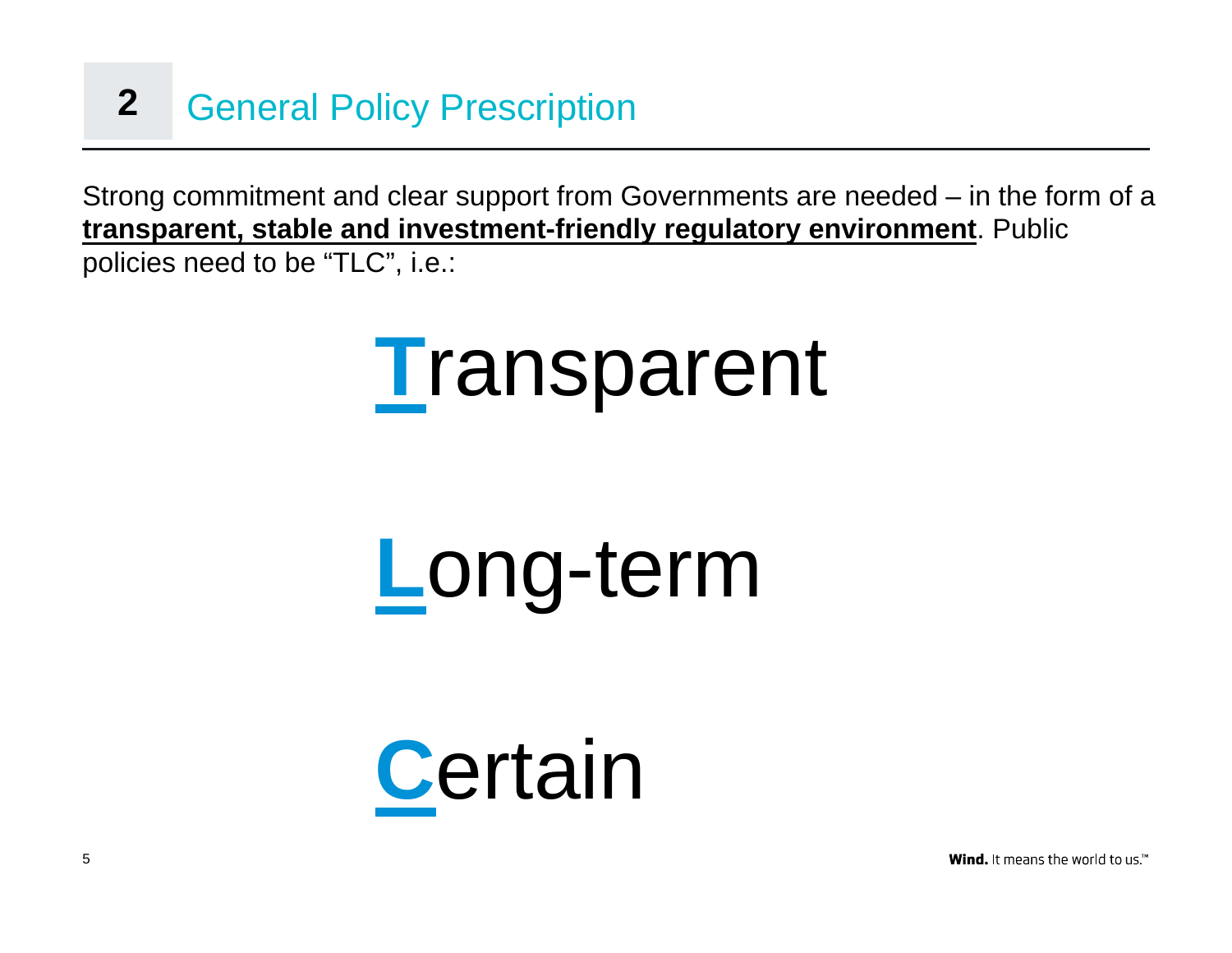## **Provide "TLC"** in public policies

Wind. It means the world to us.<sup> $M$ </sup>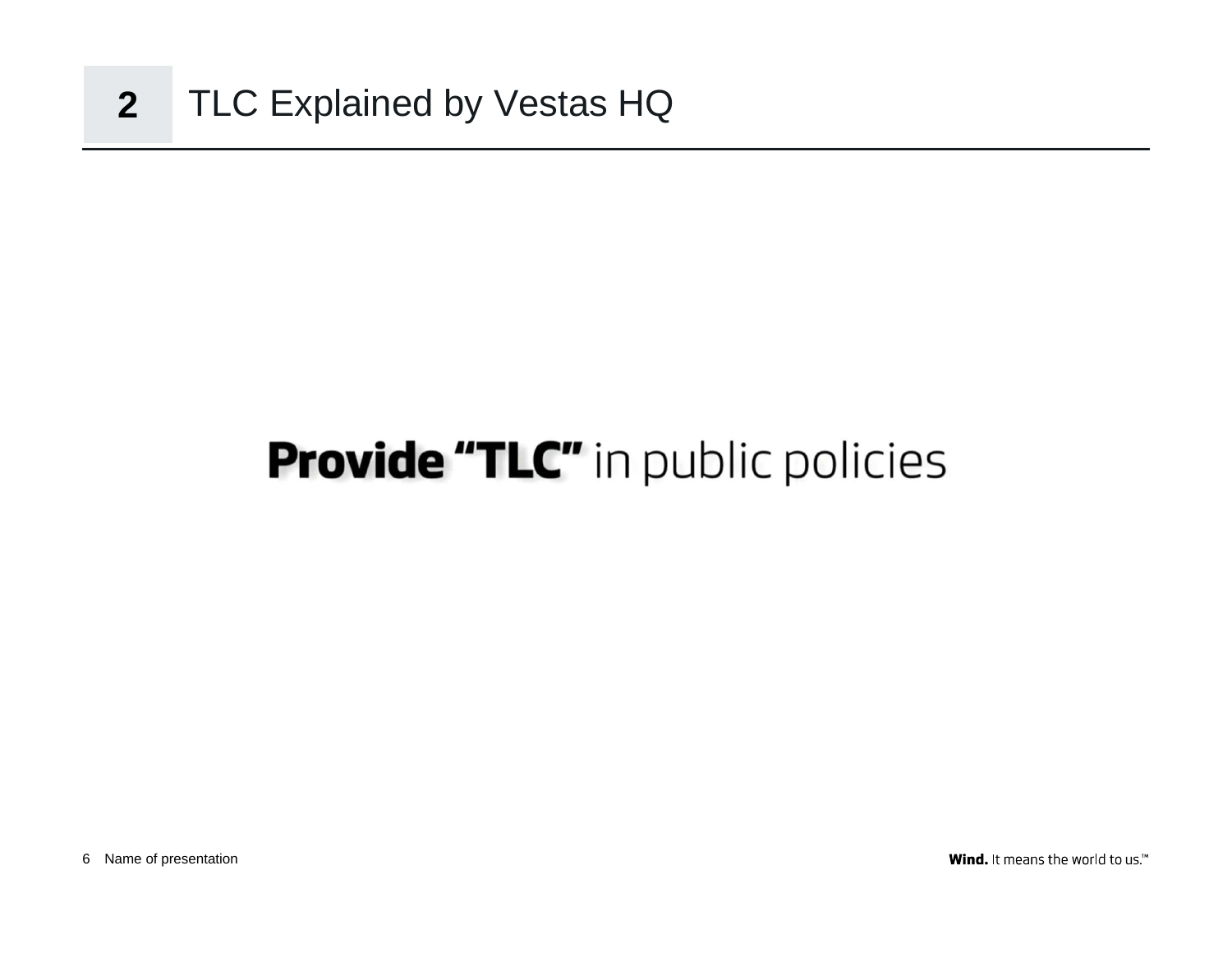#### **A Holistic and Coordinated Approach is Required 2**



**Wind.** It means the world to us.<sup>™</sup>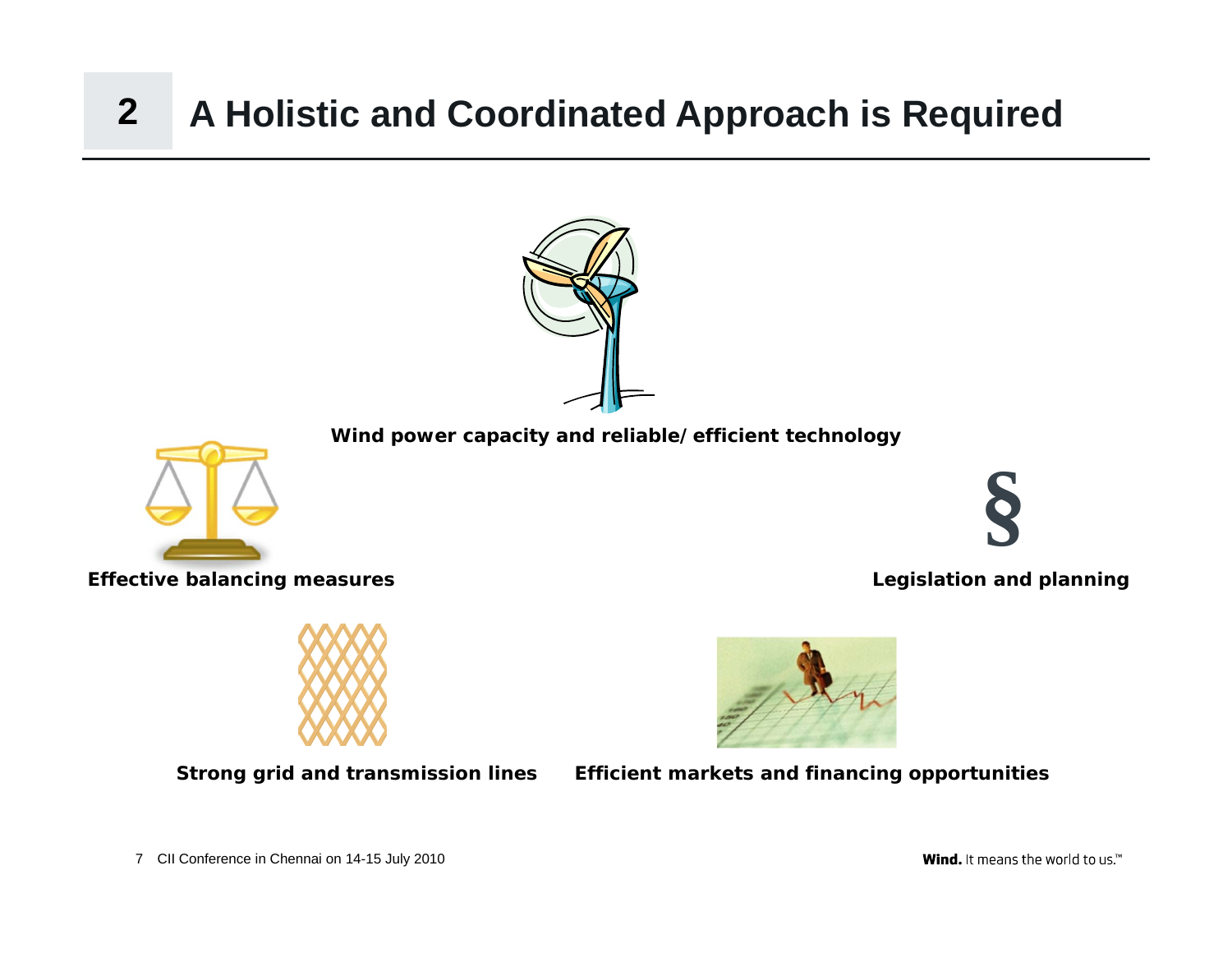Policies Must Provide Business Case Certainty

# **Energy investments**

# *will chase*



# **Business Case Certainty**

Wind. It means the world to us.<sup>14</sup>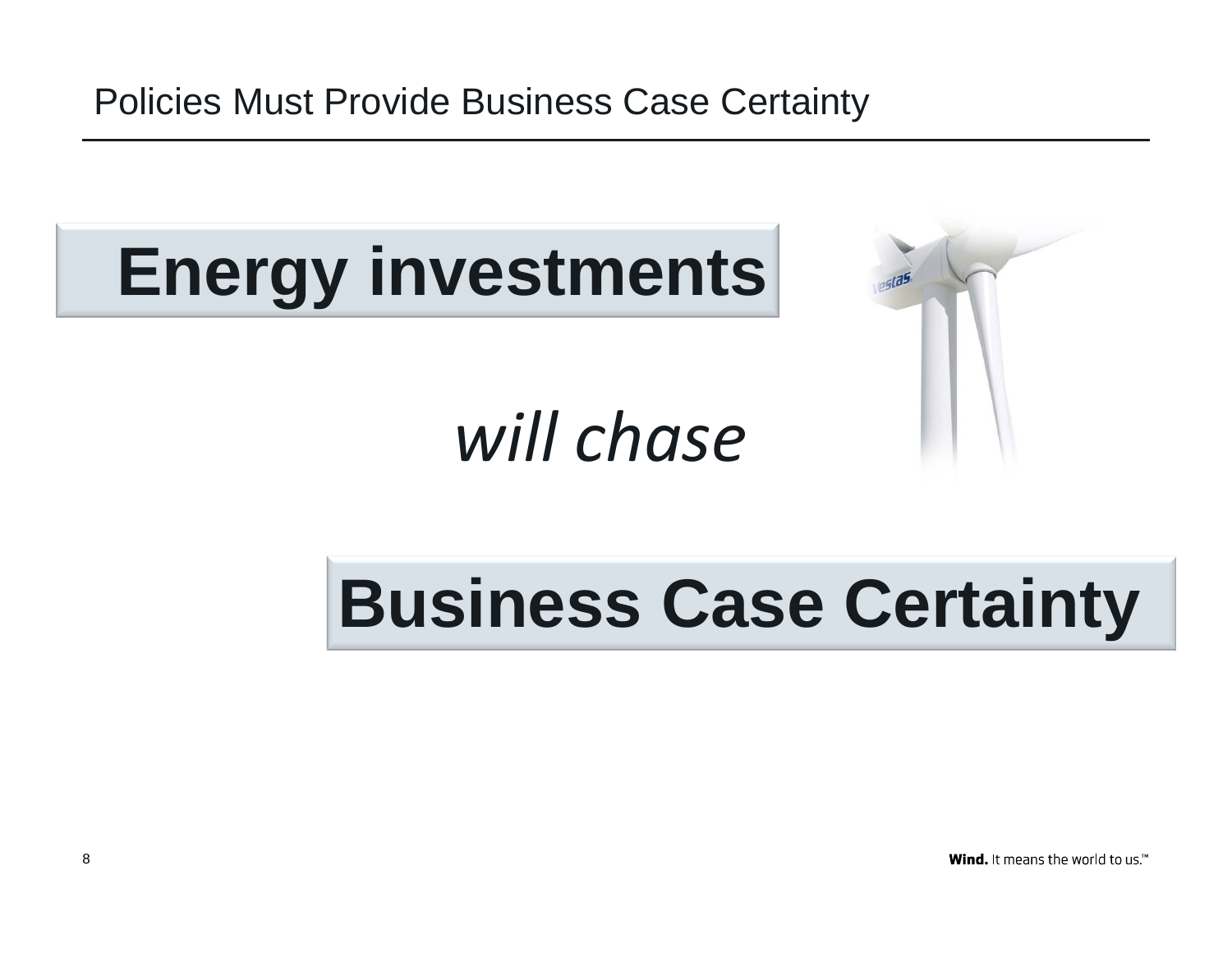Looking back – conclusions from ADB's workshop last year:

# Policy Frameworks & Energy Tariffs

*Policy framework are necessary, although not sufficient. Needs to be tailored to local needs while at the same time enabling foreign investments. Subsidies to fossil fuels creates an uneven playing field. Energy tariffs neglect externalities such as costs to society from use of fossil fuels.*

## **Infrastructure**

*Grid, transmission, and other infrastructure need to be developed further. Governments need to conduct proper wind resource assessments and start collecting long-term quality data.*

# Industry Input & Feedback

*Industry players must be consulted on regulatory/policy changes – it is a win-win situation. Promote Public-Private Partnerships.*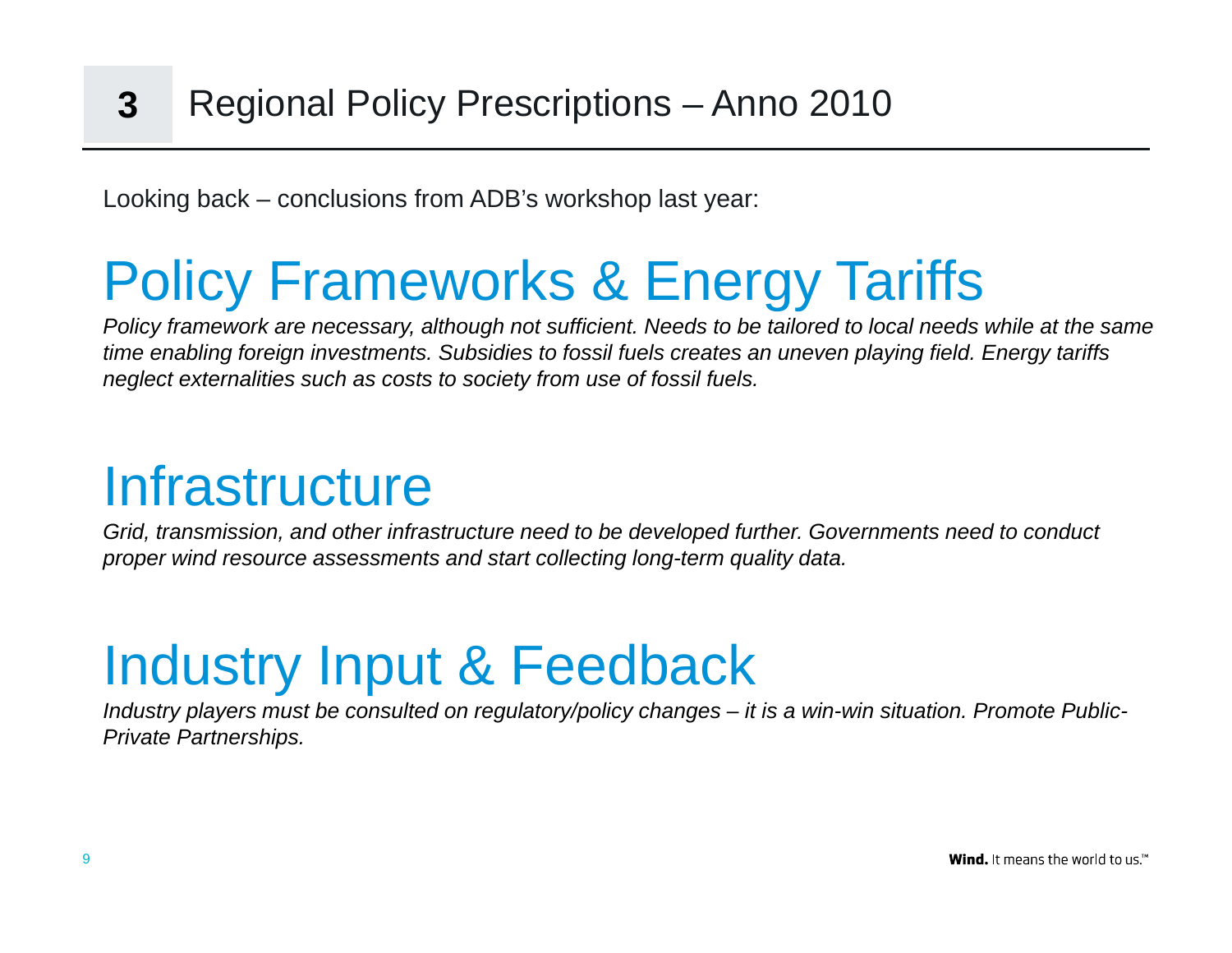#### Recent policy developments seem promising

- Increased Government interest in becoming part of the green energy race
- Strong drivers established and more mature wind markets
- Incentives schemes in the making in "emerging markets" in NSEA

## Yet constraints and barriers still prevail

- Delays in implementing announced incentives schemes
- Public land use policies prevent utilization of optimal sites
- Permitting and licensing issues increase lead time and costs
- Opaque Government-driven processes and limited industry consultation
- Grid and transmission constraints a barrier in most APAC markets
- Financing issues constitute a problem as long as barriers are not overcome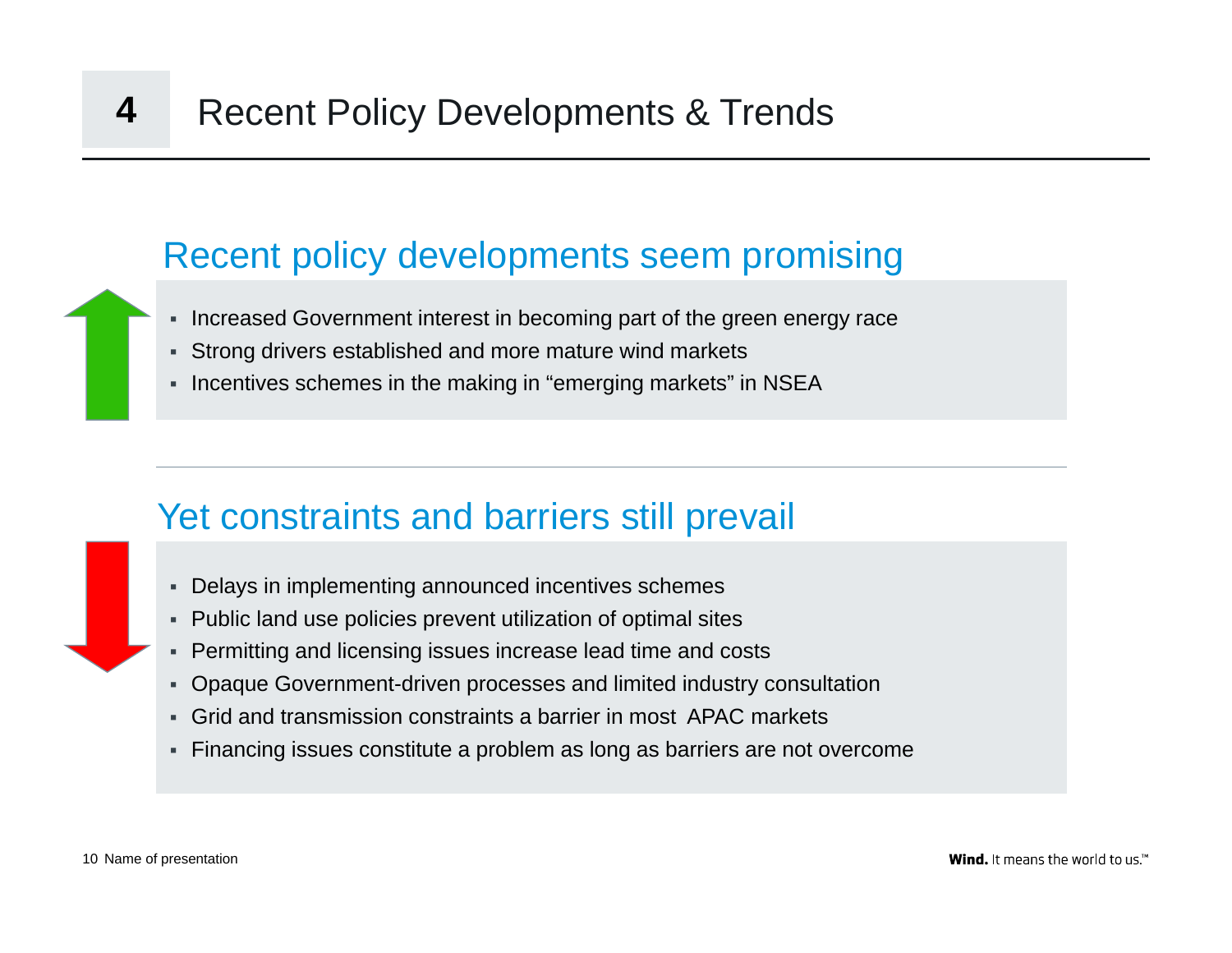#### 1. Institution & Capacity Building

One-stop shops, enhanced coordination between government bodies, regulation by contract, grid studies and EIAs should be completed before bids are due, wind masts to be installed by international IEC standards, training of wind specific government staff required to issue RFPs and assess bids.

## 2. Economic Considerations

Utilities to include externalities in power planning, economic analysis should include fossil fuel savings, acknowledge the fossil fuel price risk and the virtues of a stable fixed (wind) price contract for electricity supplies.

## 3. Energy Tariff and Power Purchase Agreements

Fixed, long-term PPAs are a necessity; FITs need to be set at the right level to drive investments; include fossil fuel savings when setting tariffs; demonstration projects; reduce fossil fuel subsidies to ensure level playing field.

## 4. Permitting and Licensing

Permitting/licensing requirements should be build into RFPs (transparency of costs to developers) and Government "one-stop shop" to speed up and streamline permitting and licensing processes.

## 5. Public Land Use

Mapping of wind resources and identifying wind zones; review and unlock land restrictions to good wind sites, if possible; land rent can be based on actual energy production (amount per MWh) to reduce risk to developers.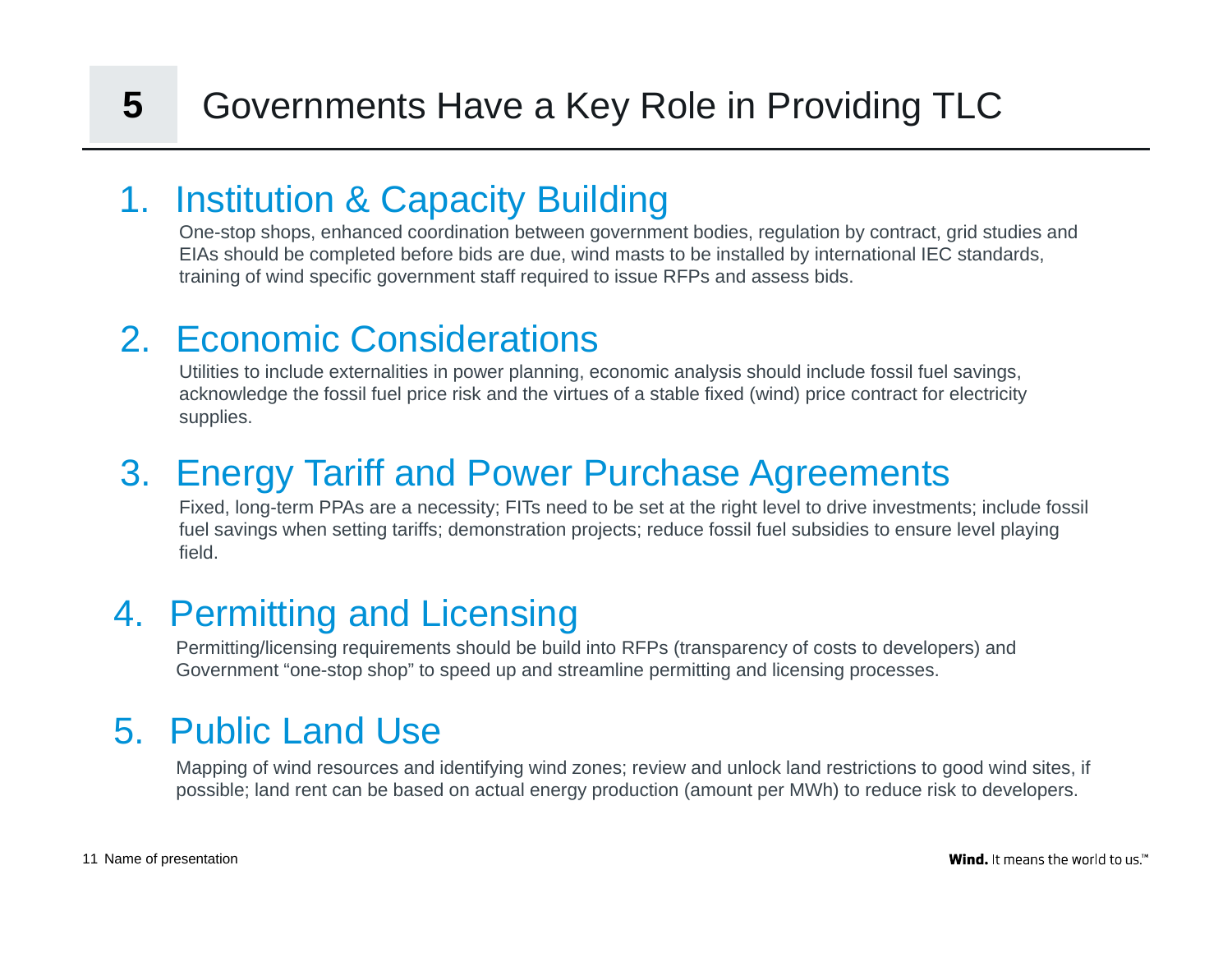#### **6**Virtues of Wind Energy – to Governments and Nations



#### **Low Cost of Energy <b>Predictable**





**Independent & Fast to Install Clean Creates lots of green jobs**







Wind. It means the world to us. $M$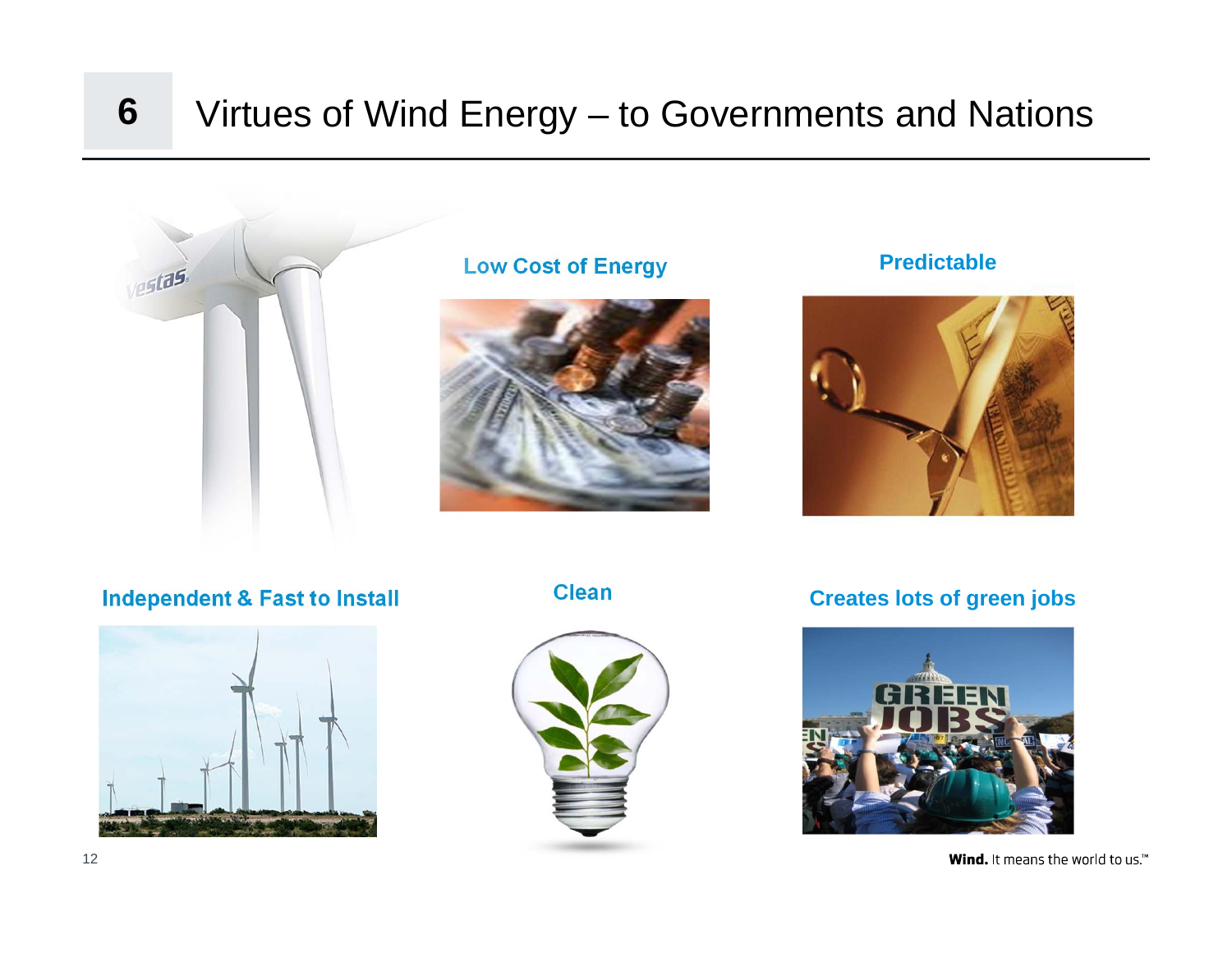# **Instead of just trying to**

# **PREDICT the future, let's**





13 CII Conference in Chennai on 14-15 July 2010

Wind. It means the world to us.<sup>14</sup>